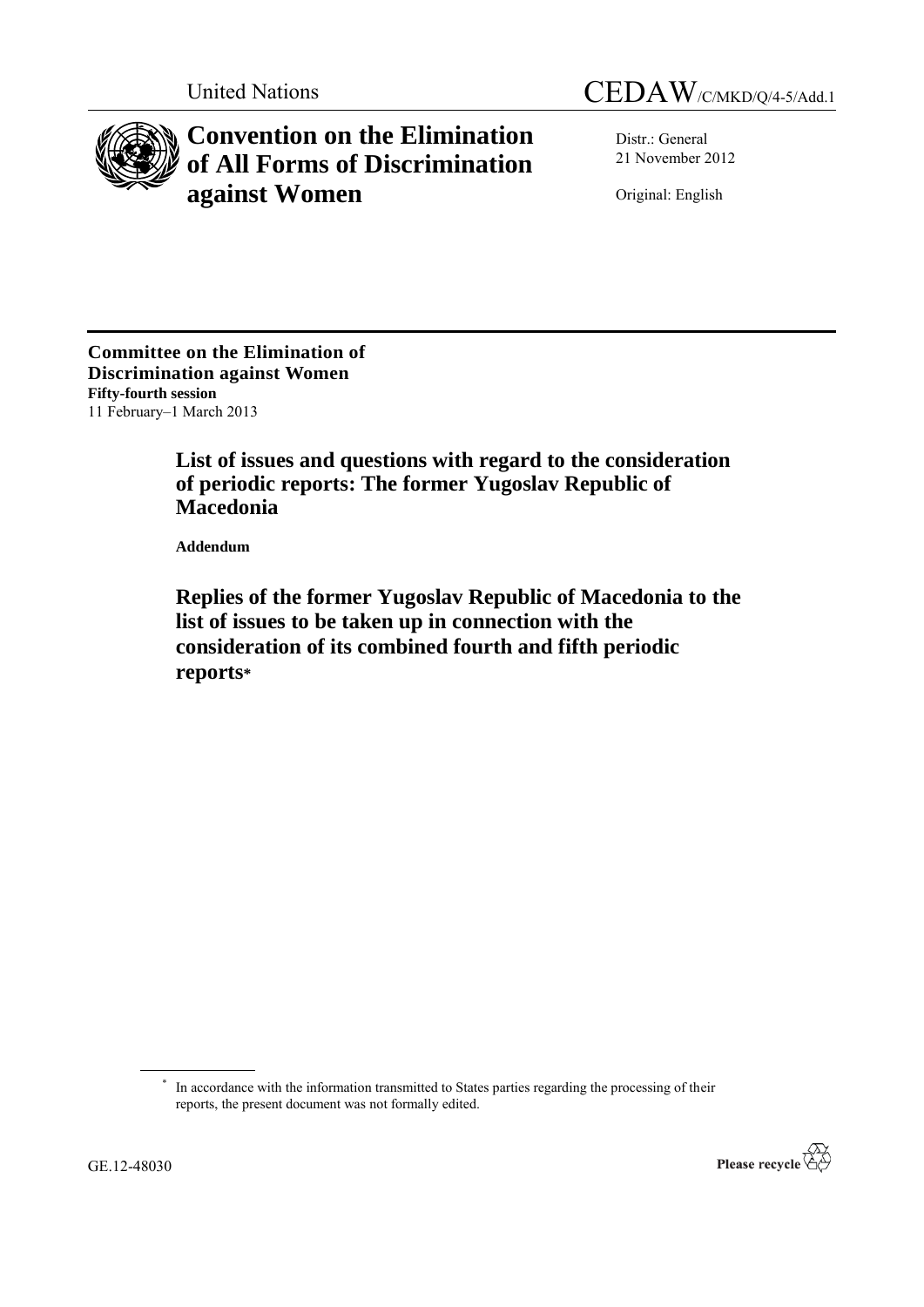# **General**

### **Reply to the issues raised in paragraph 1 of the list of issues and questions (CEDAW/C/MKD/Q/4-5)**

1. In order to create a transparent periodic report the civil sector was involved in its drafting, in addition to the government and state institutions. For this purpose, consultation meetings were organized with representatives of the civil sector, where proposals and information about their activities were presented and their contribution was adequately incorporated in the report. The final report was adopted by the Government on 12 April 2011.

# **Constitutional, legislative and institutional framework**

### **Reply to the issues raised in paragraph 2 of the list of issues and questions**

2. The Law for Prevention and Protection from Discrimination was adopted on 8 April 2010 (Official Gazette No. 50/2010), and came into force on 1 January 2011. The Law defines the terms discrimination and forms of discrimination (Article 6), in accordance with the Directives 2000/43//ЕC and 2000/78//ЕC of the European Union:

- Direct discrimination shall be every unfavourable treatment, distinction, exclusion or limitation that has or may have as consequence suspension, violation or limitation of the recognition or exercise of human rights and fundamental freedoms, compared to the treatment that another person has or could have in the same or similar conditions.
- Indirect discrimination shall be every placement of a person or group in an unfavorable position compared to other persons, by adopting seemingly neutral provisions, except when those provisions arise from a justified cause, and the means for achieving that cause are appropriate and necessary.
- As more severe form of discrimination in the sense of this law shall be considered the discrimination made against a certain person on several discriminatory bases (multiple discrimination), discrimination occurring several times (repeated discrimination), one stretching over a longer time period (continuous discrimination) or the consequences of which have a particularly severe impact on the discriminated person.

3. The law foresees exceptions to discrimination in the form of affirmative measures by the state administration, the local self-government units' bodies, public organizations and institutions, until reaching full factual equality in order to eliminate or reduce factual inequalities, as well as protection of marginalized groups (Article 14). Protective mechanisms have also been foreseen for certain categories of persons, such as mothers and pregnant women, children without parents, single parents, minors and persons with disability, measures for motivating employment, measures for balanced participation of men and women until balance is achieved, measures for protecting the language identity and the identity of the community.

4. In accordance with this Law, a Commission for Protection against Discrimination was established as an independent and autonomous body. In December 2010, the Parliament of the Republic of Macedonia appointed seven members. The basic function of the Commission for Protection against Discrimination is acting on complaints and adopting decisions and recommendations for specific cases of discrimination.

5. During 2011, 60 complaints were submitted to the Commission, out of which 15 the submitting parties state that they have been discriminated on a political basis, 13 on ethnic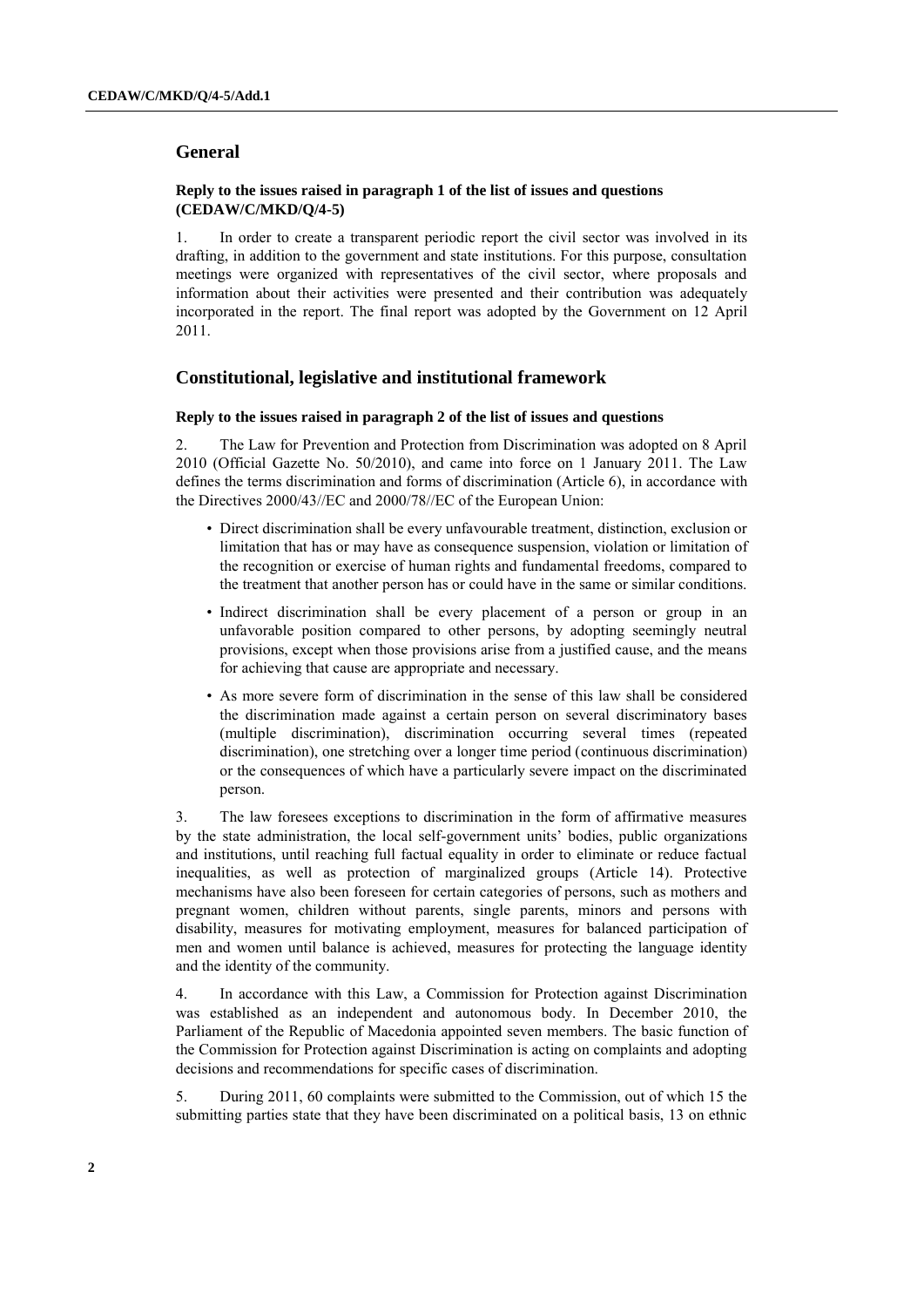basis, 9 on the basis of personal or social status, 6 on the basis of social background, 5 each on the basis of gender, mental or physical disability, 4 each on the basis of age, property ownership or sex, 3 on the basis of belonging to marginalized communities, family or marital status and 1 each on the basis of citizenship, education, health condition.

6. Regarding the areas in which complaints were submitted, where the applicants claim discrimination, they are: labor relations with 30 complaints, social security 11, judiciary and administration 8, education, science and sports 6, access to goods and services 4, other areas 3, and public information and media 2 complaints.

## **Reply to the issues raised in paragraph 3 of the list of issues and questions**

7. During 2010 and 2011 a total of 3 complaints were submitted to the representative for determining unequal treatment, submitted by physical entities, 2 of which have been submitted personally by the applicants themselves, and one through a proxy – an attorney. A procedure was initiated on 2 complaints and discrimination was not established in respect of them, and for one complaint a procedure was not initiated because the basis was not gender discrimination.

8. In the practice thus far, the provisions of the Convention on Elimination of All Forms of Discrimination against Women have not been applied in case law.

## **Reply to the issues raised in paragraph 4 of the list of issues and questions**

9. In order to increase the degree of harmonization of the domestic with the European legislation, the Law on Equal Opportunities for Women and Men transposes Directives: 2000/78/EC equal treatment in employment, 2002/73/EC the principle of equal treatment of men and women as regards access to employment, vocational training and promotion and working conditions and 2004/113/EC on access to goods and services.

10. Also, the goal of adopting this law is to regulate the issue on creating equal opportunities and equal treatment of women and men, basic and special measures for creating equal opportunities and equal treatment of women and men, the rights and obligations of the responsible subjects for creating equal opportunities and equal treatment of women and men, the procedure for determining the unequal treatment of women and men, as well as the rights and obligations of the Representative for Equal Opportunities of Women and Men, as the person nominated for implementing the procedure for determining the unequal treatment of women and men and gender discrimination.

11. The new Law on Equal Opportunities for Women and Men provides the establishment of a inter-sectoral consultative and advisory group for equal opportunities for women and men comprised of functionaries/executive civil servants, representatives of citizen associations, employer associations, experts, representatives of the local selfgovernments, unions and other entities. This group is obliged to promote the concept of inclusion of gender aspects in the general policies of all public institutions; follow the integration of the concept of sector policies in cooperation with the social partners and institutions in individual areas; to monitor the progress of the harmonization of the national legislation with the legislation of the European Union and the European standards in the field of gender issues; to participate in the preparation and provide guidelines in the process of preparation of the Strategy on gender equality; and to follow the periodic reports of the institutions.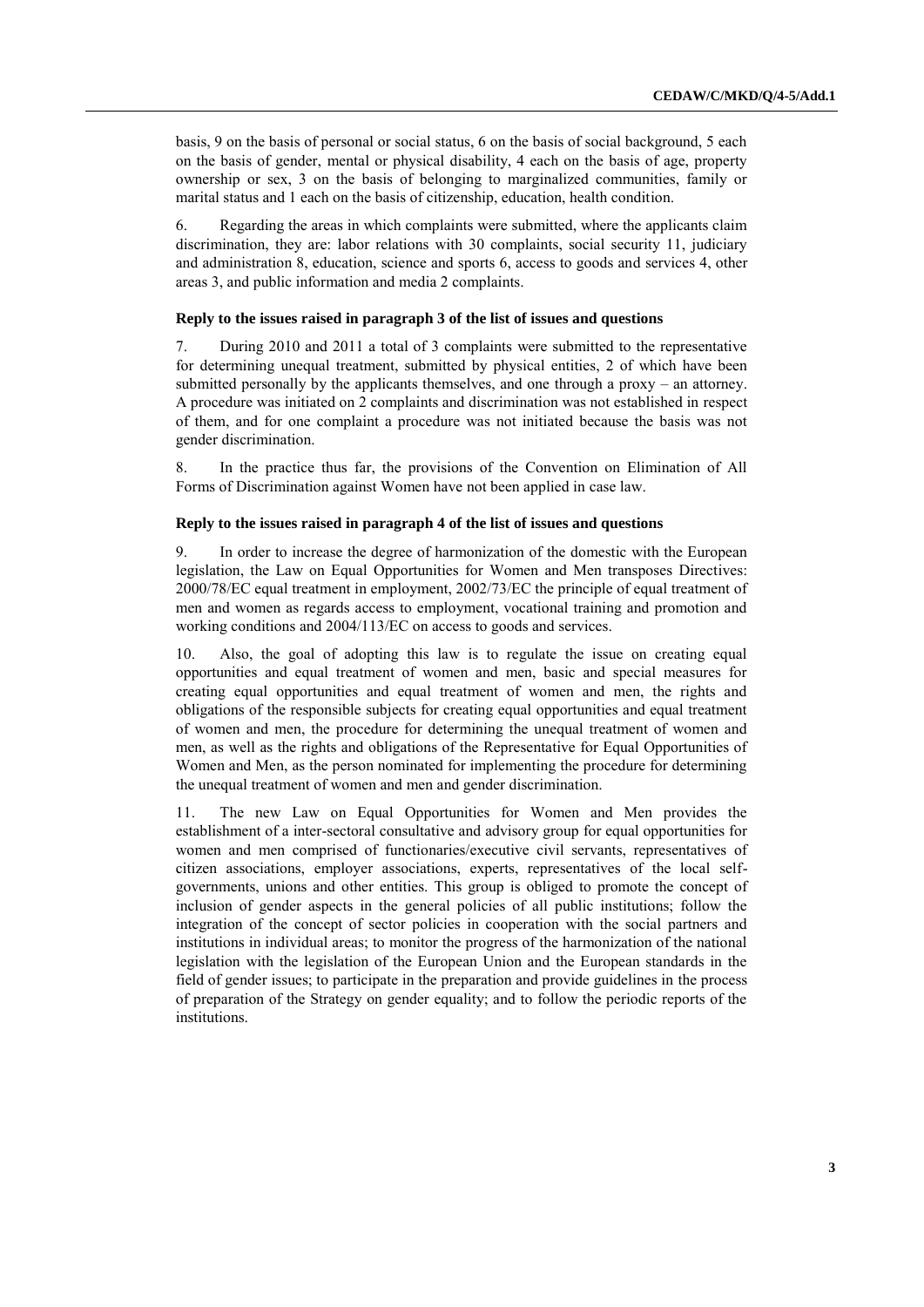## **Temporary special measures**

#### **Reply to the issues raised in paragraph 5 of the list of issues and questions**

12. In accordance with the Law on Equal Opportunities for Women and Men (Official Gazette of the Republic of Macedonia, No. 6/2012, of 13 January 2012) special measures have been foreseen to be applied by the legislative, executive and judiciary, local selfgovernment units and other bodies and organizations in the public and private sector, public enterprises, political parties, public media and the civil sector in all areas. The special measures are interim measures undertaken to overcome the existing unfavorable social position of women and men, which comes as a result of systematic discrimination or structural gender inequality arising from historical and socio-cultural circumstances. They are directed at removing obstacles or providing a special contribution and incentive for realizing equal starting positions of women and men, equal treatment, balanced participation or equal social status, developing their individual potentials by which they contribute to the society development and equal access to the benefits of this development.

- 13. For this purpose, the following is undertaken:
	- positive measures that in equal conditions give priority to persons of the less represented gender, until equal representation is achieved or the goal for which they have been undertaken is achieved.
	- motivating measures that provide special incentives or introduce special benefits with the aim of eliminating circumstances leading to unequal participation of women and men or the unequal status of one gender to the other or unequal distribution of social goods and resources.
	- program measures are measures aimed at raising awareness, organizing activities and drafting and implementation of action plains for promoting and improving equal opportunities.

14. Regarding the reduction of factual inequality by undertaking special measurers, there is a close connection of the Law for Equal Opportunities for Women and Men and the Law for Prevention and Protection against Discrimination, in the part regarding the exceptions against discrimination. Affirmative measures have been predicted, which can be undertaken until full factual equality is achieved. Protective mechanisms have also been predicted by undertaking measures for achieving an objectively justified legitimate goal for certain categories of persons. Of special interest is that the Law on Prevention and Protection against Discrimination provides special measures aimed at achieving balance participation of women and men, as long as these measures are necessary (Articles 13, 14 and 15)

# **Stereotypes and harmful practices**

### **Reply to the issues raised in paragraph 6 of the list of issues and questions**

15. The monitoring of gender issues in broadcasting is regulated in the Law on Broadcasting ("Official Gazette of the Republic of Macedonia" No. 100/05, 19/07, 103/08, 06/10, 145/10, 97/11, 13/12). In accordance with this law in the last years there has been no measure issued for prohibition of broadcasting pornography. The Council has standardized procedures and methodologies for several different types of program monitoring. Regular monitoring is determined in the Annual Work Program of the Council, and the frequency of monitoring depends on whether the medium is national, regional or local, and the influence it has on its audience. This monitoring is used to check how much broadcasters respect the Law on Broadcasting and is usually performed daily. On the initiative of different subjects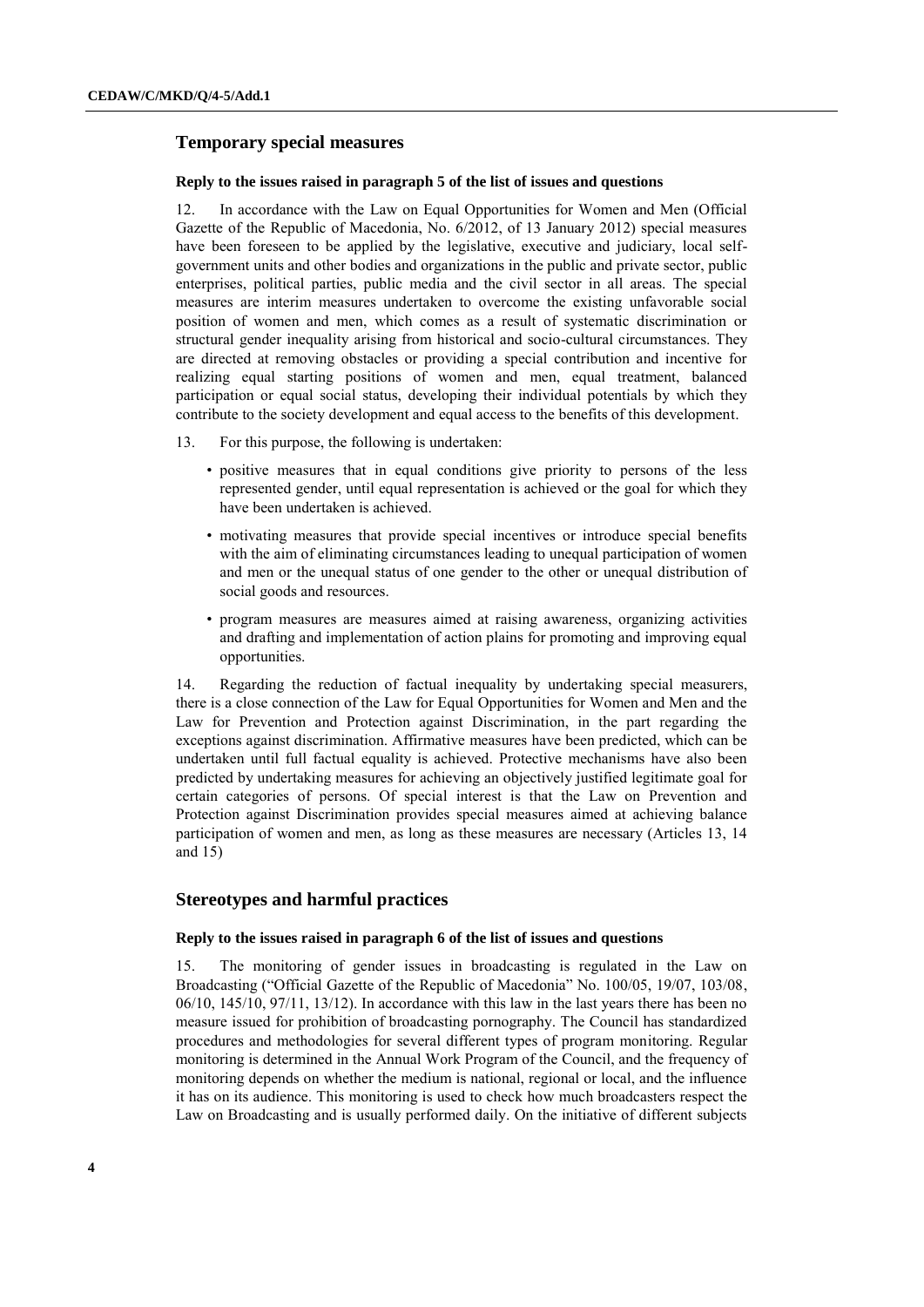ad-hoc monitoring can also be performed, which also includes analysis conducted on the basis of submission made.

16. The procedure for acting on submission is regulated in the Law for Acting on Submissions and Proposals (Official Gazette of the Republic of Macedonia No. 82/08). The submission received in the Broadcasting Council is sent to the members of the Council and Sector for Program Affairs, which monitors and analyzes the disputed content and prepares a report on that, which is submitted to the Council for deliberation. If a violation is established, the measure is prescribed. An answer is given to the person who has sent the submission in 15 days time, or 30 days if the case is more complex. A report is submitted to the Ministry of Justice every six months. The measures given by the Council are: written reprimand, written reprimand with request for publication, temporary prohibition for advertising and teleshopping from one to seven days, and temporary prohibition for broadcasting the program service for a period of maximum 3 months. Additionally, the Council can initiate a misdemeanor procedure.

17. In accordance with the obligations arising from the Law on Equal Opportunities for Women and Men (Article 17 paragraphs 3 and 4), the Broadcasting Council with outside expertise and a team of analysts, will conduct a research by the end of the year on the manner of representation and showing of women and men in the program concepts and content and analysis of gender issues in the program concept and content of the public media and a research on the representation of women and men in the news.

18. In the period 2010 and 2011, the Institute for Social Care realized the project "Implementation of Gender Equality in Social Work through Education". In the frames of this project 5 trainings were realized intended for professional workers in the social care centres all over the Republic of Macedonia and a "Manual for identification of gender issues and their application in social work and social protection" was prepared.

19. A project entitled "Implementation of Gender Equality in Social Work through Gender Analysis and Capacity Raising through Research" was implemented, in which working meetings were organized and a publication was printed on "Social Work through the Gender Prism – Risks and Services". A module was also created on gender equality, which will be used for the needs of capacity building of professional workers.

### **Violence against women**

### **Reply to the issues raised in paragraph 7 of the list of issues and questions**

20. The forms of domestic violence have been defined in the Criminal Code in Article 122 paragraph 21, which defines the criminal act of "domestic violence". Domestic violence also appears as an aggravating element in a number of criminal acts contained in the special part of the Criminal Code.

21. In accordance with the Law on Family (Article 94), the Center for Social Work anytime it disposes of information that a certain person is a victim of domestic violence, should by itself, or on request of the person or a family member undertake a set of measures for protection of the victim of domestic violence, as following: provides necessary accommodation in a shelter (at most up to one year), provides appropriate healthcare, provides appropriate psycho-social intervention and treatment; refers to the appropriate counseling office; if in the family there is a child who is in regular education, it helps in continuing the regular education; informs the prosecution authorities; provides all types of legal assistance and representation; initiates procedures before the competent court; if necessary submits requests to the court for prescribing temporary protection measures and undertakes other measures it deems necessary for solving the problem. The Ministry of Labor and Social Policy has established 4 regional shelters for victims of domestic violence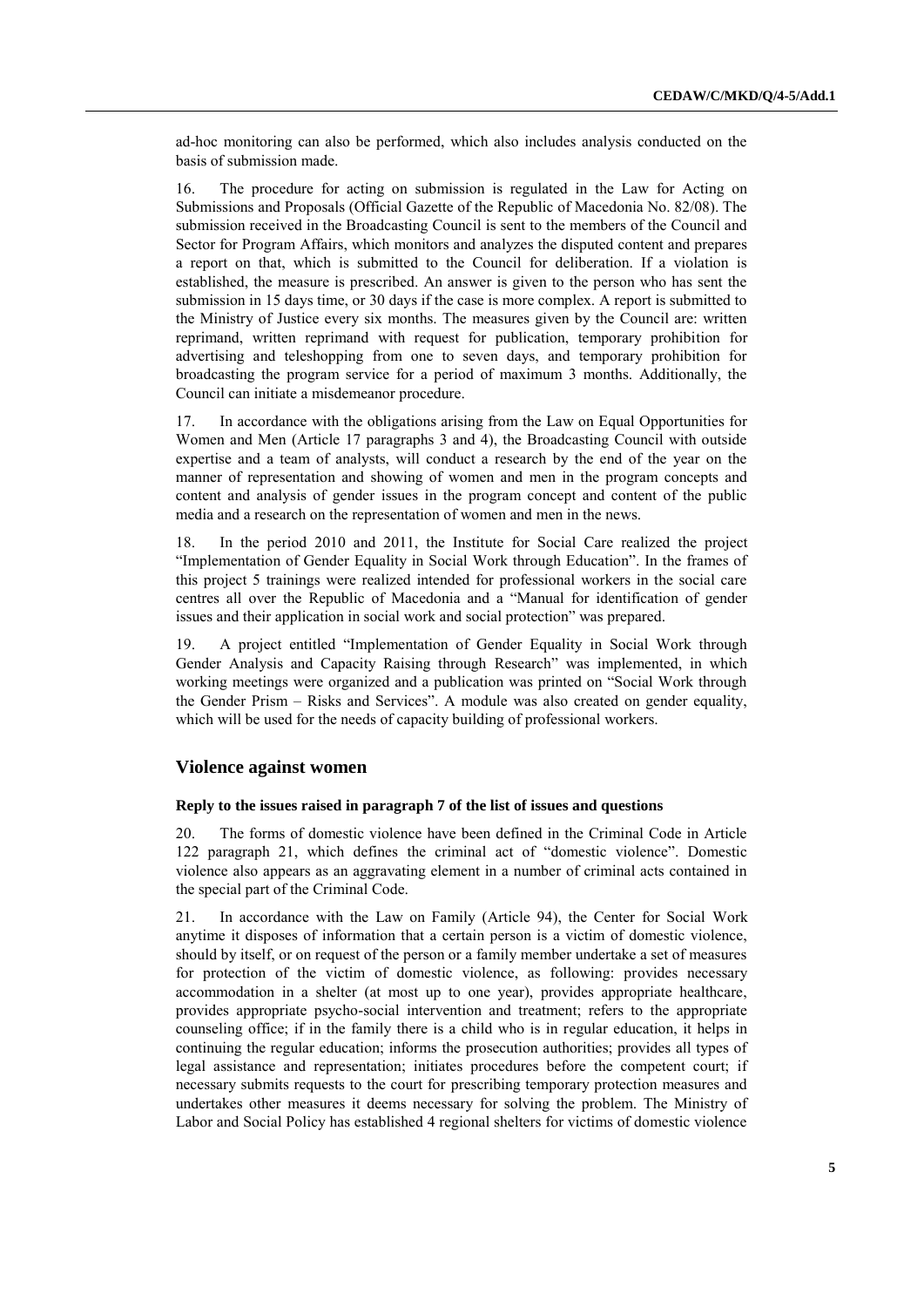covering the entire territory of the Republic of Macedonia. The shelters for victims of domestic violence are intended for accommodation and care of women and their children (0-18 years of age) and old persons/women.

22. In March 2011 the Counseling Office for Parents and Children started operating and in 2011 it was visited by 134 persons and 51 persons until June 2012.

23. In June 2011 the Counseling Office for Perpetrators of Domestic Violence started operating, and was visited by 13 persons in 2011 and 33 persons until September 2012.

24. For improvement of the process of reporting of cases of domestic violence at the national level, a data base has been prepared for the entry of all beneficiaries in the system of social protection, among which victims and perpetrators of domestic violence. The data base has been named LIRIKUS and is active since 1 January 2012.

25. On request of the Ministry of Labor and Social Policy, based on submissions sent by citizens, the Institute for Social Activities supervised 13 cases in 2011 and 7 cases (until September) in 2012.

26. There are employees in the Ministry of Interior (police officers – inspectors for domestic violence, prevention, violent crime, human trafficking etc.), who are obliged to work on detection, prevention, monitoring and eliminating all possible forms of violence against women in the Republic of Macedonia. It continuously cooperates with the Ombudsman, non-government organizations and other state institutions and ministries, which deal with prostitution, domestic violence and other forms of violence against women.

27. During 2011, 8 (eight) one-day workshops have been realized with participation of 120 police officers from the eight sectors for internal affairs on the topic: "Strengthening National Capacities for Prevention of Domestic Violence", financed by the Dutch Embassy and UNDP.

28. Seven (7) two-day workshops were organized for strengthening the professional and expert capacities of 140 police officers, using the example of the British MARAK model, with the financial support of the UNDP.

29. During 2012, seven (7) two-day workshops have been realized on the topic of strengthening national capacities for prevention of domestic violence, with the financial support of the Dutch Embassy and the UN Trust Fund. 134 participants from the MoI took part in the training.

### **Reply to the issues raised in paragraph 8 of the list of issues and questions**

30. The Joint Protocol on Action in Cases of Domestic Violence is the guide for undertaking coordinated action with all professional structures competent to act in case of domestic violence. This protocol is based on laws and by-laws and the content and obligations of the National Strategy for Protection against Domestic Violence 2008-2011. The protocol contains: activities for all competent institutions participating in the detection and reduction of violence and providing assistance and protection to persons exposed to domestic violence and forms and manner of cooperation between the competent institutions participating in the detection and reduction of violence and provision of assistance and protection to persons exposed to domestic violence. This protocol is used in practice by all competent institutions (government/public institutions and the civil sector).

31. In order to have continuity of the established system against domestic violence and continuation of the activities contained in the National Strategy for Protection against Domestic violence 2008-2011, the Government of the Republic of Macedonia adopted the National strategy for prevention and protection against domestic violence 2012-2015 on 24 July 2012.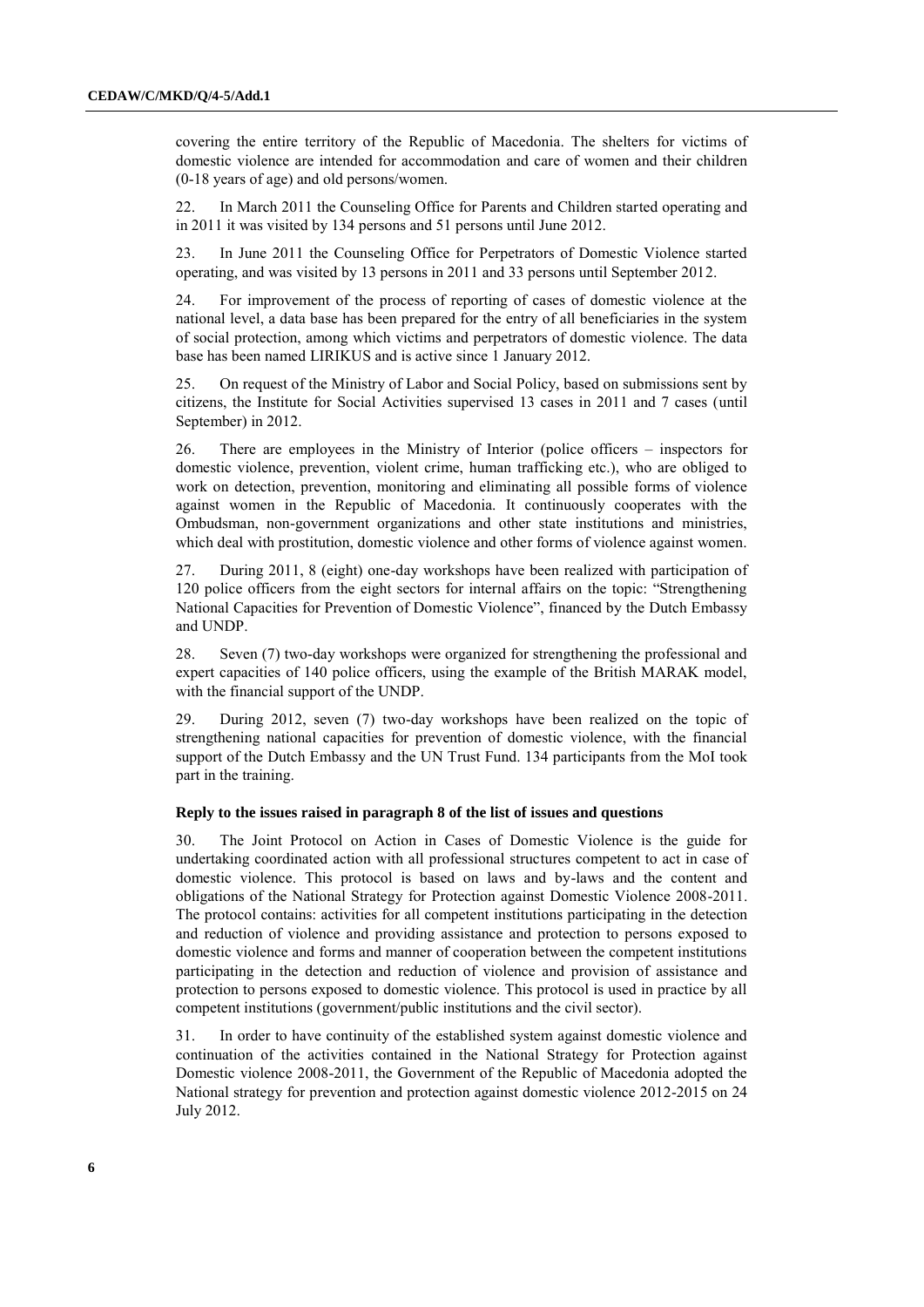#### **Reply to the issues raised in paragraph 9 of the list of issues and questions**

32. In accordance with the data of the Ministry of Labor and Social Policy, in the first half of 2012, the number of reported cases of domestic violence is 415 victims, of which 306 are women victims of domestic violence. The courts have pronounced 83 interim measures for protection against domestic violence against the perpetrators.

33. A national unified system was established for collecting data for domestic violence, i.e. a software program was established for recording the users and forms of provided social services, including the victims and perpetrators of domestic violence. There is ongoing unification of the data bases in all sectors, their networking and creation of a unique national data base. This will enable monitoring and evaluation of the situations with the domestic violence and creation of appropriate responses.

34. The latest amendments to the Law on Family provide for harmonization of the definition of domestic violence with the Criminal Code; the possibility for citizen organizations to provide measures for protection of victims of domestic violence, and an obligation for reporting of all parties undertaking activities for protection against domestic violence to the competent center for social work in 72 hours. Also, these amendments provide an additional possibility to the victim to directly submit a proposal to the court for giving an interim protection measure in addition to doing this indirectly through the Center for social work.

# **Trafficking and exploitation of prostitution**

#### **Reply to the issues raised in paragraph 10 of the list of issues and questions**

35. The amendments to the Law on Criminal Procedure (Official Gazette No. 150 of 18 November 2010) regulate the rights of victims of criminal acts (Articles 53-56) and provide special measures for procedural protection of children victims of trafficking in human beings (Article 54).

36. The following rights of the victims have been predicted: joining the criminal prosecution for the purpose of indemnity, right to psychological and expert assistance, right to an advisor paid by budget funds, compensation of material and non-material damage from a state funds, special protection measures – video or audio recordings of the statement or interview of the child that will be used as evidence, at most two times interviewing of the child by using technical means of communication, it should be interviewed by a person of the same gender, the right not to answer to questions from personal life unrelated to the criminal act and exclusion of the public from the main proceedings.

37. The National Strategy for Fight against Trafficking in Human Beings and Illegal Migrants (2009-2013) has four chapters, as following: support framework, prevention, support and protection of victims of human trafficking and migrants, investigation and criminal prosecution of traffickers in human beings and smuggling of migrants. In accordance with strategic goal No. 5 of the National Strategy for Fight against Trafficking in Human Beings, Research and Evaluation of the Existing Protection Programs, the National Commission decided in June-July 2012 to conduct an external evaluation of the National Strategy and Action Plan for Fight against Trafficking in Human Beings and Illegal Migration and the Action Plan for Fight Against Trafficking in Children. Based on the findings of this evaluation there is on-going preparation of the new National Strategy and Action Plan 2013-2016.

38. The National Rapporteur for Fight against Trafficking in Human Beings and Illegal Migration in the Republic of Macedonia has been established with a Decision of the Government of the Republic of Macedonia or, more accurately, with a Decision for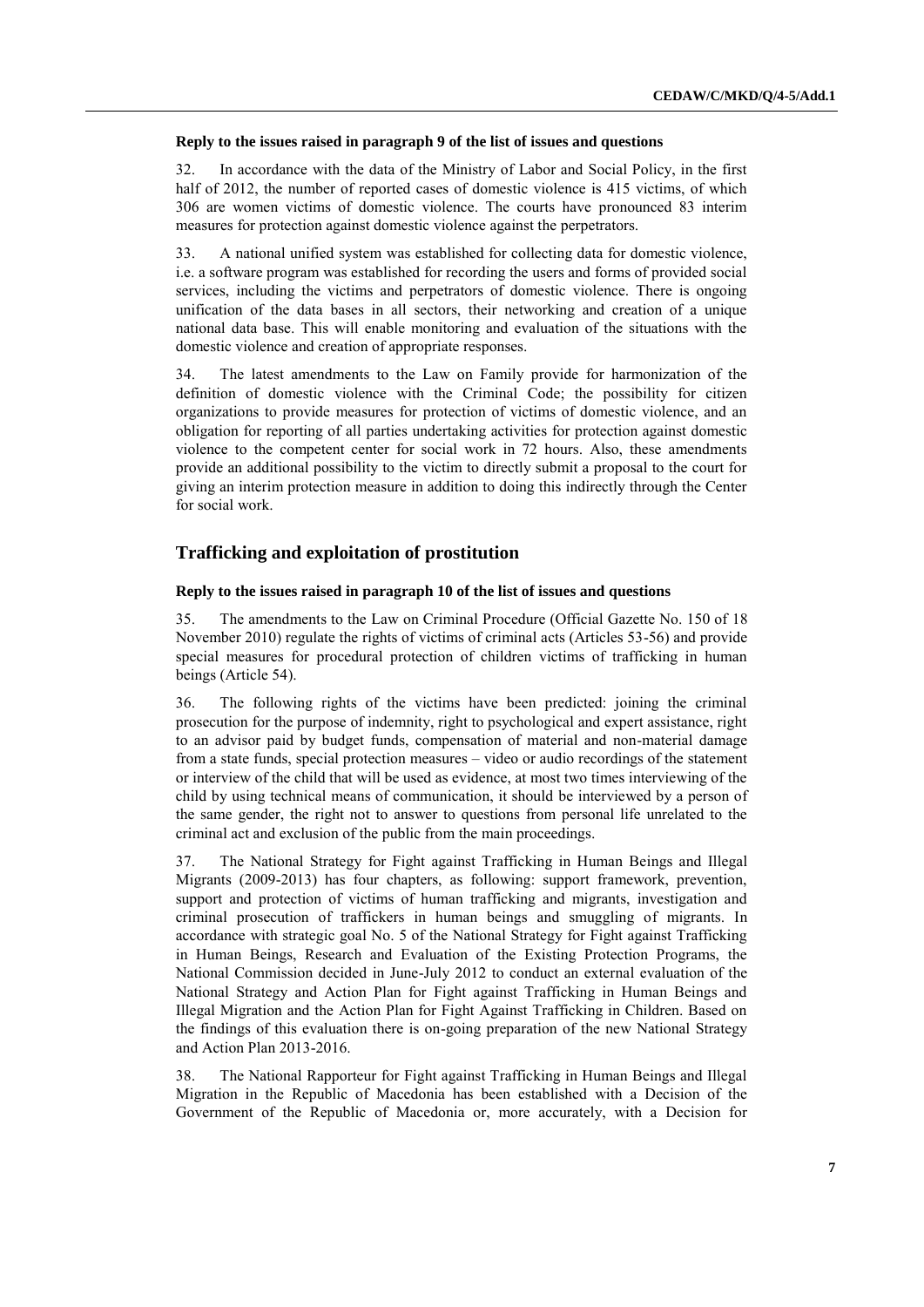Amending the Decision for Appointing a National Coordinator, Their Deputy, Secretary and Members of the National Commission for Fight against Trafficking in Human Beings and Illegal Migration in the Republic of Macedonia.

39. The basic task of the National Rapporteur comes from the international documents of the EU, Council of Europe or OSCE, and in domestic frames the set-up and role of the rapporteur is provided in greater detail in the National Strategy for Fight against Trafficking in Human Beings and Illegal Migration and the relevant action plan. A key component of the successful implementation of the strategy is the objective monitoring and evaluation of the adequate implementation of planned activities for which the National Rapporteur is responsible. Furthermore, the National Rapporteur is responsible for gathering and analysis of data, giving recommendations in accordance with the strategic goals, and adopting conclusions related to all activities against human trafficking, and for preparation and submitting annual reports to the National Commission and the general public. In accordance with the strategy, the reports should include an overview, assessment and evaluation of the measures in the fight against trafficking in human beings and recorded the volume of the problem based on a quantitative and qualitative analysis of information.

### **Reply to the issues raised in paragraph 11 of the list of issues and questions**

40. In the Ministry of Labor and Social Policy since September 2005 there is the Office of the National Referral Mechanism for Victims of Trafficking in Human Beings (NRM), established in the frames of the project implemented by the Ministry of Labor and Social Policy and the National Commission for Fight against Trafficking in Human Beings and Illegal Migration in cooperation with the OSCE Mission to the Republic of Macedonia. The NRM Office was institutionalized in 2009 in the MLSP in the Sector for Equal Opportunities by employing 2 persons and continuing the activities related to the prevention and protection of victims of human trafficking. The NRM Office also coordinates the protection of victims of human trafficking in cooperation with two specially trained social workers in each of the 30 Centers for Social Work in 30 cities in RM (available 24/7 on their mobile phones) and they are in constant coordination with the police and NGO-s.

41. Identification of victims of human trafficking is performed in accordance with the Standard Operating Procedures for Acting with Victims of Human Trafficking (SOP) adopted by the Government of the Republic of Macedonia1. According to SOP the initiation of the process of identification and referral to competent bodies for identification can be done in different ways: the victim can report personally, by knowledge and mediation of other parties, by knowledge of the police, centers for social work, labor inspectors, public prosecutors office, education institutions, healthcare organizations, other trafficked persons, family or acquaintances, non-government organizations or international organizations, officials in embassies or consular offices, persons performing transport etc.

42. Identification of a person suspected of being a victim of trafficking is conducted via interview by representatives of the Unit for fight against trafficking in human beings and smuggling of migrants (UFATHBSM) and/or social workers from the Center for Social Work (CSW) who determine the elements of the criminal act of trafficking in human beings from the Criminal Code Article 418 a and 418 d.

43. There are trained 2 social workers in each of 30 Centers for Social Work in RM for identification of victims of trafficking in human beings who are part of NRM. On 28

<sup>&</sup>lt;sup>1</sup> Revised version of SOP was adopted by the Government of the Republic of Macedonia on 28 December 2010.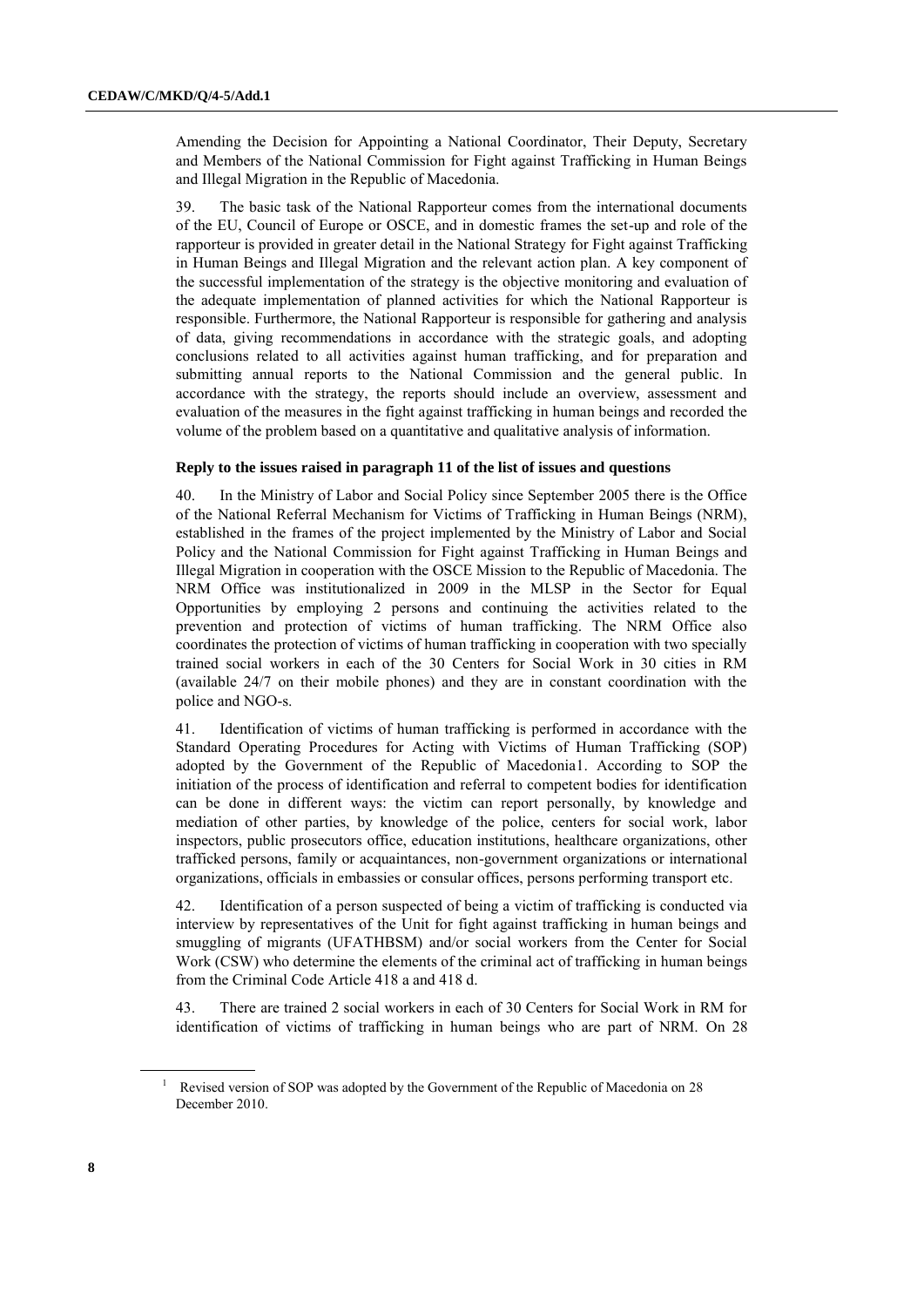January 2011 a state shelter was open, i.e. Center for Victims of Trafficking (CVT). For the functioning of this center, in accordance with international standards on human rights, internal documents have been developed related to the procedures for referral, accommodation, residence, rules of conduct of the engaged staff, protocol for protection etc.

44. In accordance with the legislation, domestic nationals and foreigners victims of human trafficking who have received a temporary residence permit are accommodated in this Center. The accommodation is on a voluntary basis with the signing of a written consent. For minors the consent is signed by the guardian, and the competent CSW adopts a decision for accommodation, and the referral and entire accommodation procedure is conducted through the NRM coordination office. The NRM office is obliged to monitor the functioning of direct assistance and support received by the victims in CVT. Direct support is provided to the victims also by two non-governmental organizations with which the MLSP has signed a memorandum of cooperation:

- social support by NGO "Otvorena porta", and
- psychological support by NGO "Za srekjno detstvo".

45. During 2011 the victims accommodated in the Centre for Victims of Trafficking were enabled to:

- Get involved in the education process for 4 female persons with the financial support of Otvorena porta;
- 2 female persons have completed a qualification course financed by Otvorena porta;
- Foreign language learning enabled by the Association of Citizens for Equal Opportunities "Ednakov pristap";
- Medical care and appropriate therapy was provided for 8 persons (general examinations, gynecological examinations, testing for transmitted diseases);
- For 8 female persons individual programs have been prepared for reintegration in coordination of the Otvorena porta team and the competent persons from the CSW from the places where the women come from and they have been returned to their families.

#### **Reply to the issues raised in paragraph 12 of the list of issues and questions**

46. The Ministry of Interior/National Commission in partnership with international organizations and citizen associations has continuously, and in accordance with the Action plan for fight against trafficking in human beings and illegal migration, conducted activities for awareness raising on the occurrence of trafficking in human beings and its risk to health, in order to increase the information for self-protection against trafficking in human beings and its recognition and protection is aimed at the general public and in particular at the young population of risk groups (school children, students).

47. Every year the National Commission in partnership with international organizations and citizen associations celebrates the European day for fight against trafficking in human beings and the Week on the fight against trafficking in human beings by organizing debates, workshops, campaigns, dissemination of educational information materials, playing movies with that content etc.

48. Also should be noted the participation of the MoI-Unit for trafficking in human beings and smuggling of migrants in the preventive activities organized by the institutions and citizen associations, promoting the activity of the National Commission and the MoI mandate in the fight against trafficking in human beings.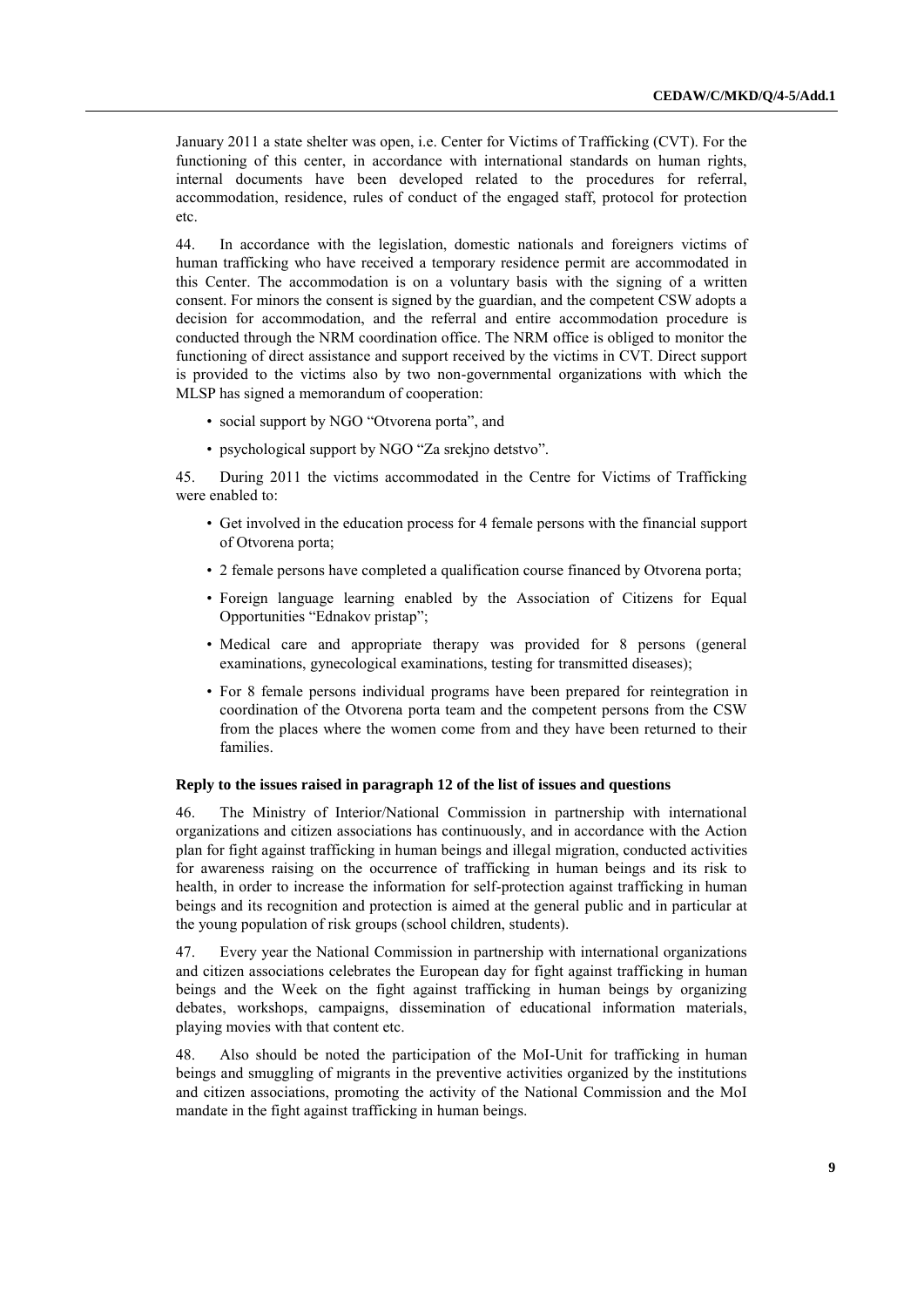# **Participation in public and political life**

#### **Reply to the issues raised in paragraph 13 of the list of issues and questions**

49. In accordance with Election Law (Article 64) at the parliamentary elections in 2011, 37 women members of parliament were elected, 8 of whom belong to the Albanian ethnic community. 4 of a total of 21 parliamentary committees are chaired by women, and 9 women members of parliament have been appointed as deputy presidents of parliamentary committees.

50. In the government of the Republic of Macedonia in 2011, 2 women are ministers, 2 deputy ministers and 4 state secretaries.

51. In 2011 the Ministry of Labour and Social Policy conducted an analysis on the qualitative participation of women in public and political life in the local self-government units. After the last local elections, 73 % of the composition of local councils are men and 27 % are women. In the local self-government units the number of employed women is 3513, and the number of employed men is 7045. In managerial positions, there are 233 women and 666 men. The representation of women in management boards is 186, as opposed to 601 men.

# **Education**

#### **Reply to the issues raised in paragraph 14 of the list of issues and questions**

52. The entry into force of the Law on Compulsory Secondary Education in the academic year 2008/2009 increased the coverage of male/female students in high school education. As a result of the educational policies of the Ministry of Education and Science and the cooperation with the non-government sector there has been an improvement in the last years of the coverage of male/female students from the Roma community, as one of the most vulnerable groups.

53. High schools or dispersed classes were opened in rural environments with the aim of easier access for male/female students from rural environments. Examples of this are the establishing of high schools in the Municipality of Lipkovo, Municipality of Centar Zhupa, dispersed classes in the Municipality of Mavrovo and Rostushe, Municipality of Vrapchishte etc. With the amendments to the Law on Education of Adults (Official Gazette of the Republic of Macedonia No. 74/12) curricula for adult education have been prepared, and the awarding of certificates will be regulated in a by-law. An action plan was also adopted for implementation of a Strategy for Adult Education in 2012.

#### **Reply to the issues raised in paragraph 15 of the list of issues and questions**

54. In accordance with the fundamental goals for eliminating gender differences in primary and secondary education and motivating gender equality in education, the Ministry of Education and Science, in spite of the applied measures providing equal education opportunities for men and women, is still faced with inequality in inclusion of girls in education. Due to this the Ministry is making efforts to undertake activities aimed at removing obstacles for equal inclusion of girls in the education process as well as creating mechanisms for achieving the greatest possible gender equality.

55. The Ministry of Education and Science makes efforts to invest more in girls' education, and with this to achieve greater economic development. The policy for compulsory secondary education in general results with an overall increase of students, but the reasons for termination of the compulsory education with girls will be looked at further, focusing on individual municipalities and taking into account the socio-economic and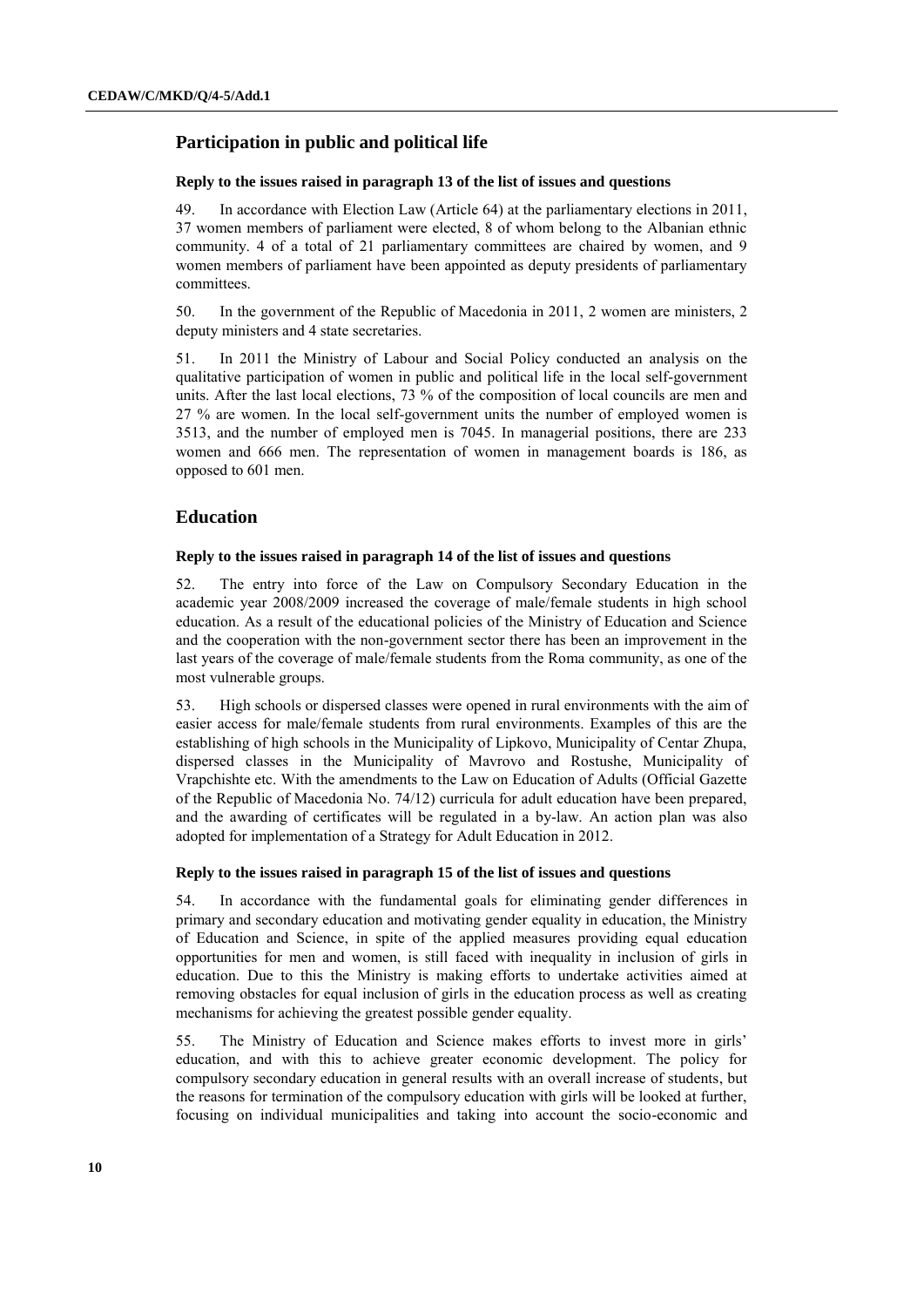ethnic composition of the municipalities. The main problem with the girls is enrolment, whereas the graduation from education is a smaller problem because they, according to the data from the State Statistical Institute, more rarely stop education as compared to males. In accordance with the aforementioned, the main activities of MES will be aimed at encouraging girls to continue from primary to secondary education, but activities will also be undertaken related to the socio-economic status of the families, which is considered one of the main factors that influences the enrollment and staying in education.

56. All higher education institutions have introduced a state quota for second and third cycle of studies for the academic year 2012/2013 and it was agreed with the public universities to provide free studies for 5% of students.

# **Employment**

#### **Reply to the issues raised in paragraph 16 of the list of issues and questions**

57. In accordance with the Law on Employment and Insurance in Case of Unemployment, the Agency for Employment, in order to motivate employment and increase employability of unemployed persons, has conducted several types of activities, among which realization of the programs for preparation for employment with training, requalification or additional qualification with a known employer, and in the period 2010 and 2011 336 persons were trained of whom 253 (76%) are women, and 285 persons were employed, 192 (63.4%) of whom women.

58. 21,672 persons participated in the activities for professional orientation in 2010, of whom 12,700 (58.6%) women.

59. From 2007 onward activities have been conducted for realization of the annual Operational Plans of Active Employment Programs and Measures, where a part of the measures and programs are aimed at direct financial support to foster employment, in the sense of giving grants to stimulate entrepreneurship of unemployed persons, a part is aimed at subsidizing employment, and a part of the measures aim at strengthening the capacities and increasing the skills of unemployed persons with the aim of their easier employment. Annual Operational Plans for 2010 and 2011 were drafted in accordance with the Work Program of the Government of the Republic of Macedonia 2008-2012, which determines the macroeconomic, microeconomic and employment policies, as well as active programs and measures for employment of various target groups that will be covered with the implementation of annual operational programs and measures.

60. A Program for Promotion of Entrepreneurship has been carried out through existing business incubators and training for certain professions and skills that are in short supply on the labor market. The aim of the program is to foster entrepreneurship and create jobs in small and medium enterprises that are export oriented and create products based on information – communication technology. The training was completed by 31 persons, 19  $(61%)$  of whom are women.

61. A Program for Economic Strengthening of Women – Victims of Domestic Violence was carried out, which is being carried out nationally since 2011. The goal of the program is to provide unemployed women – victims of domestic violence financial support for employment, by subsidizing, self-employment and training for certain professions that are in short supply on the labor market. The program covers registered unemployed women – victims of domestic violence who are registered in the Center for Social Work, as users of social services with a status of women – victim of domestic violence, established with a finding and an opinion of an expert team in the Center for Social Work.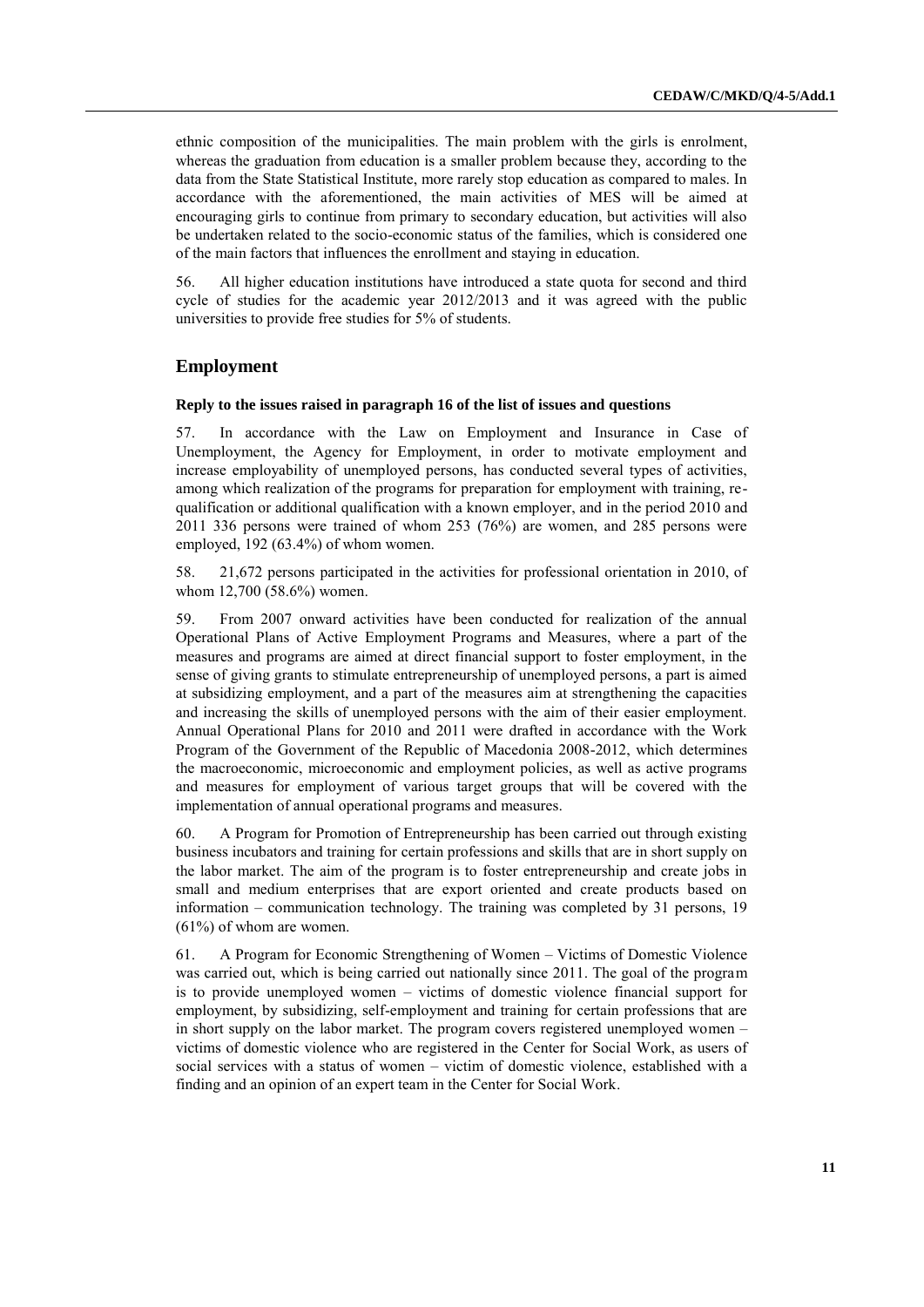62. Twenty-one (21) women were employed by means of subsidies in 2010 and 2011, 33 have registered their own business with the measure self-employment and 1 women has successfully completed the training for a nurse in a medical institution.

63. The type of active programs and measures for employment in the Operational Plan for Active Employment Programs and Measures for 2012-2013 have been defined in accordance with the Work Program of the Government of the Republic of Macedonia 2011- 2015 and the European Strategy for Smart, Sustainable and Inclusive growth – Europe 2020.

64. The programs and measures for active employment also cover women in the rural areas. Their participation is evident in the measure internship under which, in 2011, out of total of 282 participants, 23 (8.16%) are women from the rural environment.

65. In the measure foreign language and computer training in 2010, out of a total of 1546 participants, 90 (5.8%) are women from the rural environment, and in 2011, from a total of 991 participants, 102 (10.3%) are women from the rural environment.

66. In the measure training on information technology skills in 2010, out of a total of 75 participants, one (1,33%) is a woman from the rural environment and in 2011, out of a total of 179 participants, one1 is a woman from the rural environment.

67. In the framework of the Project for Self-Employment with Crediting loan funds under very favorable conditions have been given to interested unemployed persons to legalize their informal business or to start own business with the purpose of selfemployment and opening new jobs. The funds for implementation of the project are provided by the Government of the Republic of Macedonia.

68. In 2012, on the first call for credits a total of 379 persons applied for credit, out of whom, 122 (32.19) are women, and on the second call, a total of 145 persons have applied for credit, out of whom, 43 (29.66) are women.

69. The Project for Self-Employment with Crediting in 2011 and 2012 implemented a project for employing young people, long-term unemployed persons and women in the framework of the "Operational Program for Human Resource Development IPA Component 4". The aim of the project was easier integration in the labor market of young people, long-term unemployed persons and women by increasing their competences (knowledge and skills). The following 3 components were implemented in the project:

1. Internship as support for their employment of young unemployed person up to 27 years of age;

- 2. Training for general skills (languages, computer skills and entrepreneurship);
- 3. Training for specific skills in demand on the labor market.

| IPA 2011-2012 realized trainings                                    | Total participants | Women         |
|---------------------------------------------------------------------|--------------------|---------------|
| $Component 1 - Internship$                                          | 436                | 294 (67.43%)  |
| Component $2 -$ Training in<br>general skills                       | 4430               | 3083 (69.59%) |
| Component $3 -$ Training in skills<br>in demand on the labor market | 506                | 219 (43.28%)  |

70. The principle of equal payment for work with equal value is legally guaranteed in Article 6 of the Law on Labor Relations. The amendments to the Law on Labor Relations (Official Gazette of the Republic of Macedonia No. 124/2010) stipulate that women and men must be provided equal opportunities and equal treatment regarding access to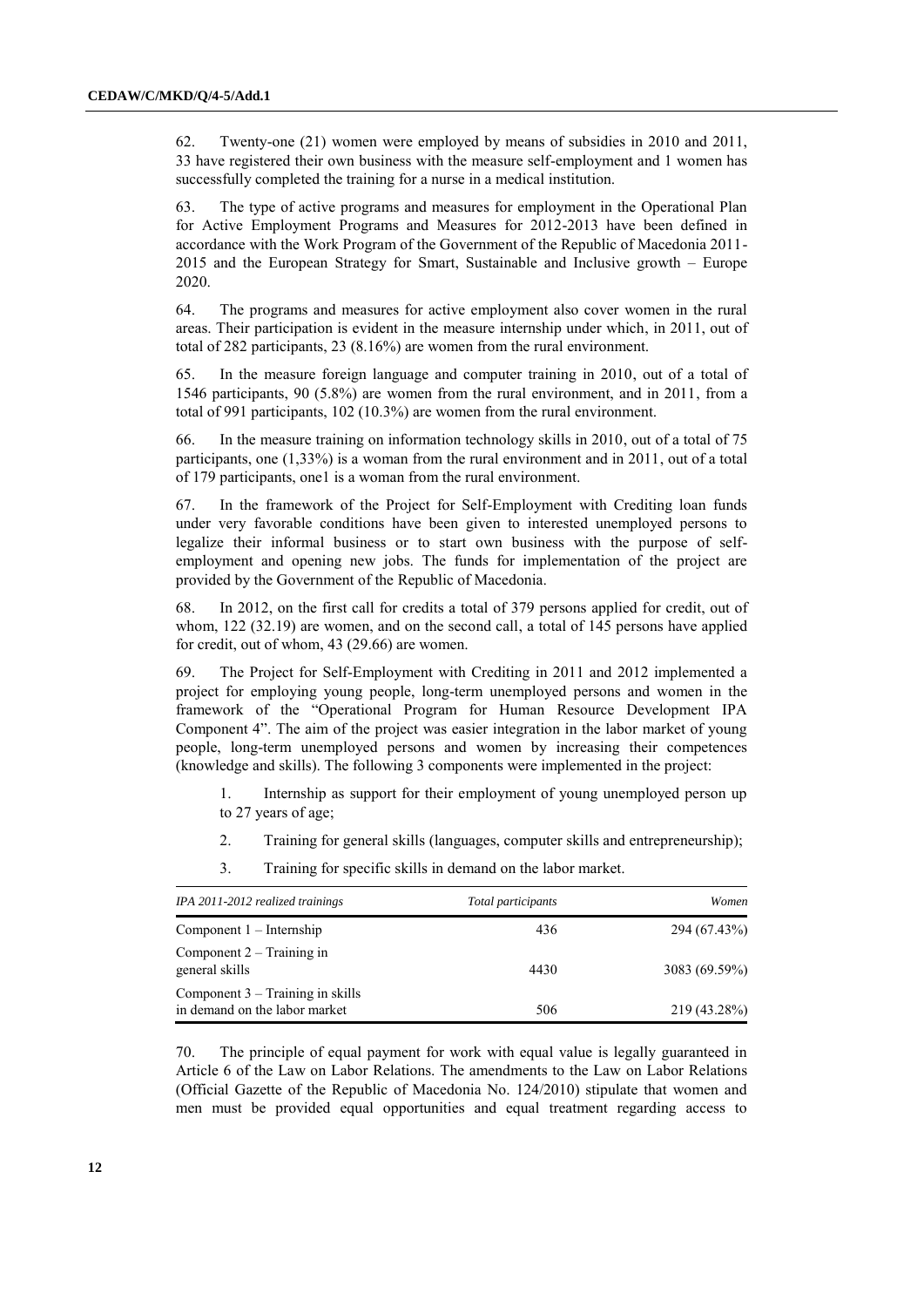employment, including promotion and vocational and professional training, working conditions, equal payment for equal work etc. This provision of the law is harmonized with the European Union directives. This provision ensures the principle of equal payment for work with equal value.

71. With the aim of making women more represented on the labor market different types of measures are being undertaken and it is predicted in the documents that support or foster employment that they should be gender sensitive. Special information meetings are being organized where women are informed of the different types of programs they can get involved in on the labor market.

# **Health**

#### **Reply to the issues raised in paragraph 17 of the list of issues and questions**

The National Strategy for Sexual and Reproductive Health (SRH) in the Republic of Macedonia 2010-2020 has been adopted in December 2010. An Action Plan has also been drafted for the implementation of the Strategy with measures and activities until 2013. The Action Plan predicts measures and activities for reducing the number of abortions and providing conditions for men and women, as well as teenagers for better access to information on sexual and reproductive health and rights, including the activities of the counseling offices on SRH.

73. The Action Plan includes measures and activities for family planning, contraception and safe abortion. A part of the measures and activities are conducted in the domain of health education and promotion of sexual and reproductive health in the framework of prevention programs (National annual public health program in RM, Program for Active Protection of Mothers and Children in the Republic of Macedonia etc.).

# **Rural women**

#### **Reply to the issues raised in paragraph 18 of the list of issues and questions**

74. With the aim of improving the situation of rural women, the Ministry of Agriculture, Forestry and Water Economy, in the Program for Financial Support and Rural Development, has introduced special criteria for women in order to support their inclusion and utilization of the program for agriculture development. The criterion is related to the fact that applications by women receive plus 10 points.

75. According to the data from the Program for Financial Support for Rural Development in 2010, in the measure investments for improving competitiveness and modernization of rural economies, out of a total of 1570 applications, 478 applications by women have been received, and 282 have been paid.

76. The IPARD Program does not contain special criteria for women farmers; however there is interest by women to apply for this Program.

77. Implementation of the project has been started through the IPA program for "Strengthening Capacities and Cooperation with the Relevant Institutions for Integration of Women in the Rural Environments and Women from Smaller Ethnic Communities in the Labor Market". Under this project, an analysis will be made with assessment of the needs of this target group, a program will be developed for training of all stakeholders and cooperation will be made with them.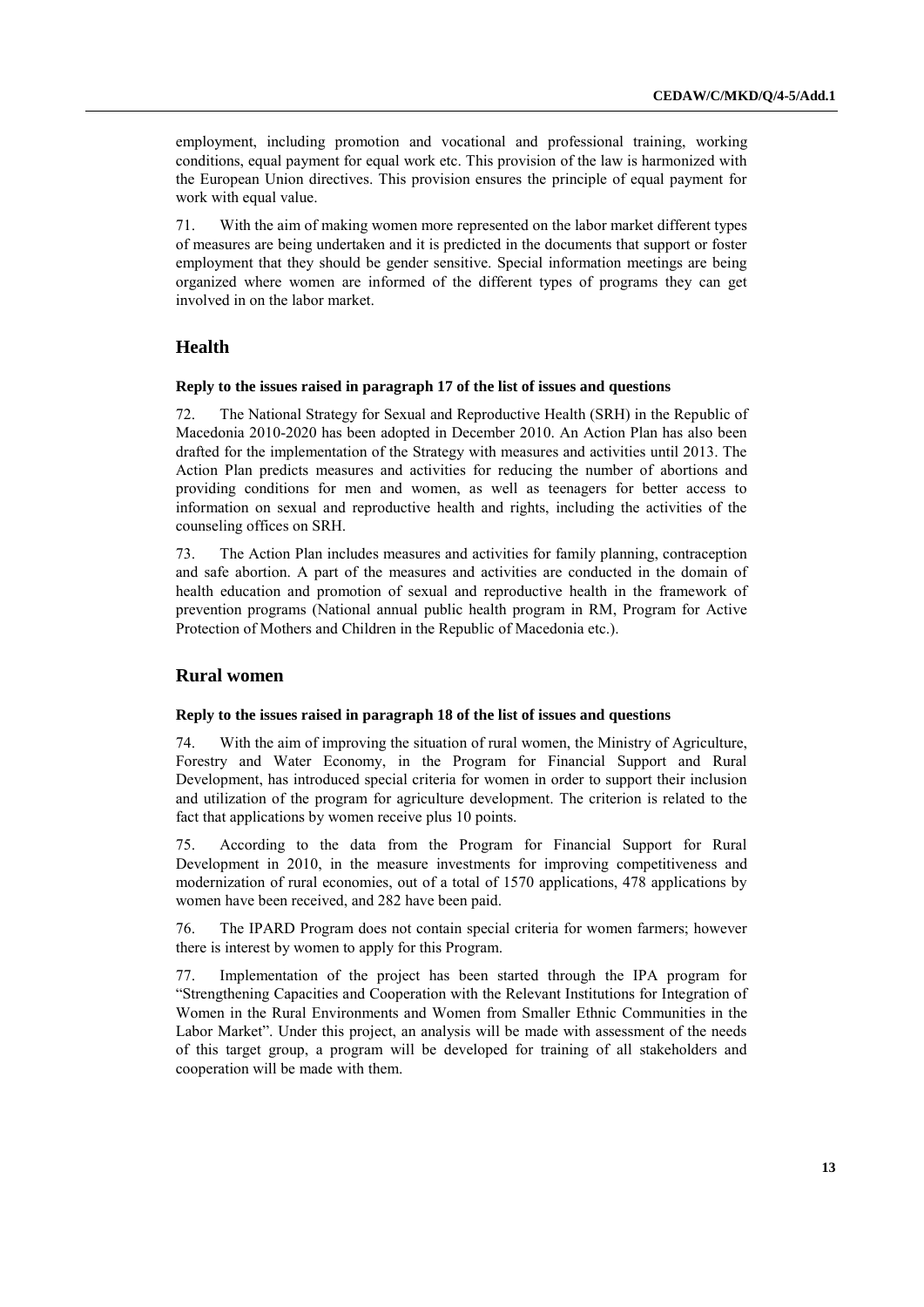# **Disadvantaged groups of women**

#### **Reply to the issues raised in paragraph 19 of the list of issues and questions**

78. Persons incapable of work and without material security and who cannot provide means for their existence on the basis of other regulations have the right to permanent monetary assistance. A person incapable of work in the sense of this law shall be:

• single woman during pregnancy one month before birth and single parent pursuant to the Law on Family until three years of age of the child.

### **Reply to the issues raised in paragraph 20 of the list of issues and questions**

79. The Ministry of Labor and Social Policy has not secured a budget for implementation of the National action plan for improving the social condition of Roma women 2008-2010. The human rights priorities contained in this action plan were realized with the support of international organizations (UN Women, IOM).

80. Regarding the activities realized thus far from the second National action plan for improving the condition of Roma women in RM, there is increased awareness of Roma women regarding access to the labor market and active measures for employment, in order to motivate them to apply for certain measures and rights from social and healthcare protection.

81. In accordance with the foreseen priorities in the part of human rights, in cooperation with the International Organization for Migration, more than 20 workshops have been held, intended for young people from smaller ethnic communities in several municipalities, among which the Roma. From the total number 4 workshops were intended for young Roma men and women. The participants at the workshops had an opportunity to get informed on how to legally and safely stay abroad, manner of procuring a working permit and realizing the right to equal treatment on the basis of gender and protection against discrimination. The purpose of these workshops was to raise awareness of the young population regarding migrating abroad, abuse and consequences of illegal migration, as well as realizing the right to protection in cases of unequal treatment and protection from discrimination.

82. In the framework of the project "Support of the Implementation of the Strategy for the Roma" supported by the European Union, two one-day trainings have been realized intended for Roma non-governmental organizations working on women issues and the rights of Roma. The purpose of the trainings is to acquaint them with the mechanisms for realizing the right to equal treatment on the basis of gender and right to protection against discrimination. Special attention was given to the possibility for participation by the civil sector as a third party in the initiation of the procedure for realizing the right to equal treatment on the basis of gender and right to protection against discrimination. In this context, in this project a small Manual on the Protection of the Right to Equal Treatment of Women and Men and Non-discrimination has been printed aimed at assisting nongovernmental organizations within their participation in such cases. Also in the framework of this project a Guide was printed representing the methodology of equal treatment training in the access to state institutions services.

83. With the aim of getting better acquainted with healthy life-styles and healthcare, the Ministry of Health cooperates every year with the Institute for Public Health of the Republic of Macedonia, prints brochures in the Roma language with guidelines for a healthy life-style, which are distributed through the Centers for Public Health in the municipalities with higher concentrations of the Roma population.